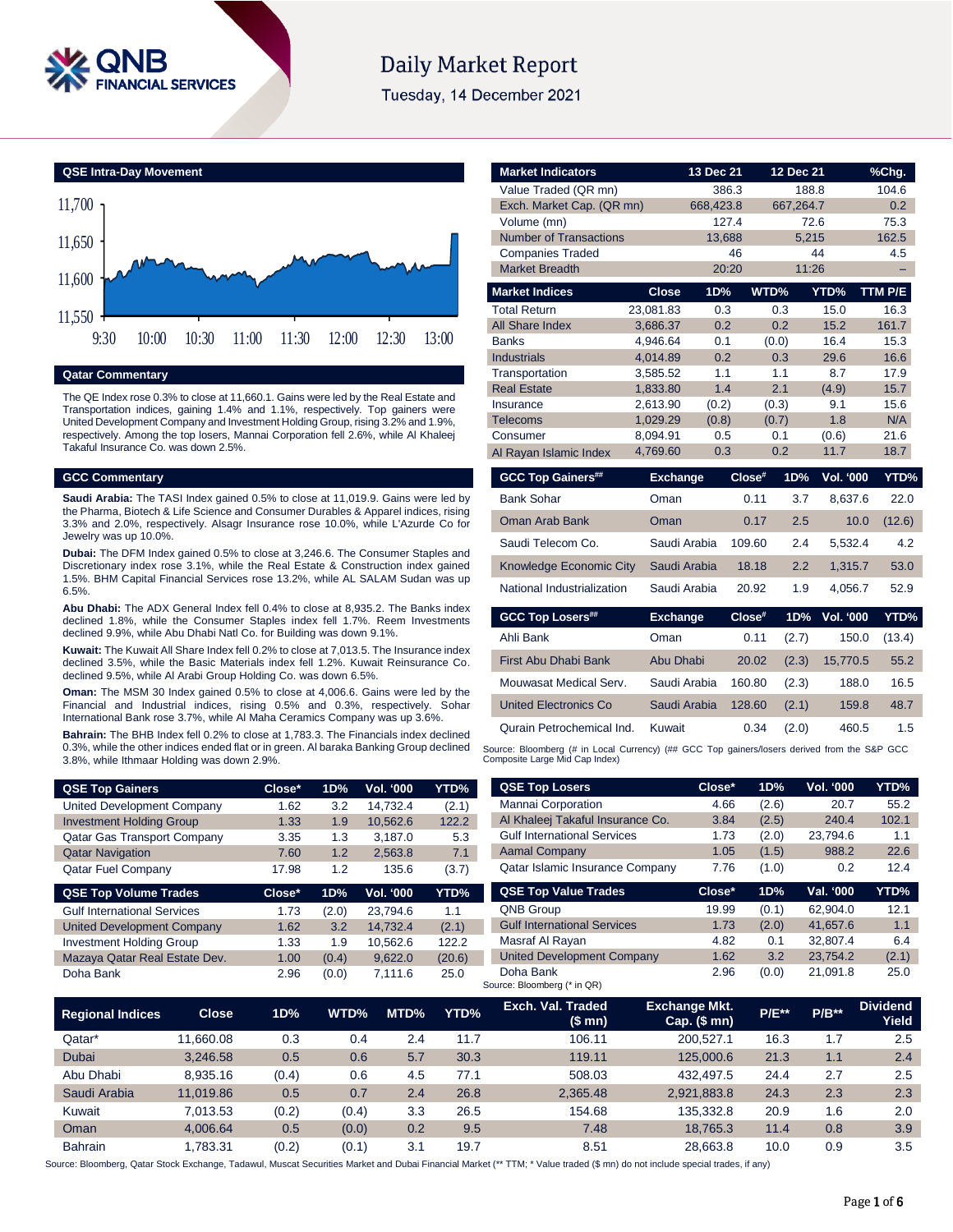# **Qatar Market Commentary**

- The QE Index rose 0.3% to close at 11,660.1. The Real Estate and Transportation indices led the gains. The index rose on the back of buying support from GCC and foreign shareholders despite selling pressure from Qatari and Arab shareholders.
- United Development Company and Investment Holding Group were the top gainers, rising 3.2% and 1.9%, respectively. Among the top losers, Mannai Corporation fell 2.6%, while Al Khaleej Takaful Insurance Co. was down 2.5%.
- Volume of shares traded on Monday rose by 75.3% to 127.4mn from 72.6mn on Sunday. However, as compared to the 30-day moving average of 140.1mn, volume for the day was 9.1% lower. Gulf International Services and United Development Company were the most active stocks, contributing 18.7% and 11.6% to the total volume, respectively.

| <b>Overall Activity</b>        | Buy %*   | Sell %*  | Net (QR)      |
|--------------------------------|----------|----------|---------------|
| Qatari Individuals             | 27.03%   | 29.42%   | (9,219,735.3) |
| <b>Qatari Institutions</b>     | 25.44%   | 23.68%   | 6,774,246.2   |
| Qatari                         | 52.47%   | 53.10%   | (2,445,489.2) |
| <b>GCC Individuals</b>         | 0.51%    | 0.50%    | 52,053.6      |
| <b>GCC</b> Institutions        | 1.98%    | 1.36%    | 2,396,237.9   |
| <b>GCC</b>                     | 2.49%    | 1.85%    | 2,448,291.5   |
| Arab Individuals               | 9.41%    | 9.60%    | (756, 702.6)  |
| <b>Arab Institutions</b>       | $0.00\%$ | $0.00\%$ |               |
| Arab                           | 9.41%    | 9.60%    | (756, 702.6)  |
| <b>Foreigners Individuals</b>  | 2.42%    | 2.17%    | 980,680.1     |
| <b>Foreigners Institutions</b> | 33.22%   | 33.28%   | (226, 779.9)  |
| <b>Foreigners</b>              | 35.64%   | 35.44%   | 753,900.2     |

Source: Qatar Stock Exchange (\*as a % of traded value)

# **Global Economic Data**

### **Global Economic Data**

| <b>Date</b> | <b>Market</b> | <b>Source</b>                            | <b>Indicator</b>          | <b>Period</b> | Actual   | <b>Consensus</b> | <b>Previous</b> |
|-------------|---------------|------------------------------------------|---------------------------|---------------|----------|------------------|-----------------|
| 12-13       | Germany       | <b>German Federal Statistical Office</b> | Wholesale Price Index MoM | Nov           | $1.30\%$ | $- -$            | 1.60%           |
| $12 - 13$   | Germany       | <b>German Federal Statistical Office</b> | Wholesale Price Index YoY | <b>Nov</b>    | 16.60%   | $-$              | 15.20%          |
| 12-13       | Japan         | Economic and Social Research I           | Core Machine Orders MoM   | Oct           | 3.80%    | .80%             | $0.00\%$        |
| $12 - 13$   | Japan         | Economic and Social Research I           | Core Machine Orders YoY   | Oct           | 2.90%    | 4.20%            | 12.50%          |
| $'2-13$     | India         | India Central Statistical Organization   | CPI YoY                   | Nov           | 4.91%    | 5.10%            | 4.48%           |

Source: Bloomberg (s.a. = seasonally adjusted; n.s.a. = non-seasonally adjusted; w.d.a. = working day adjusted)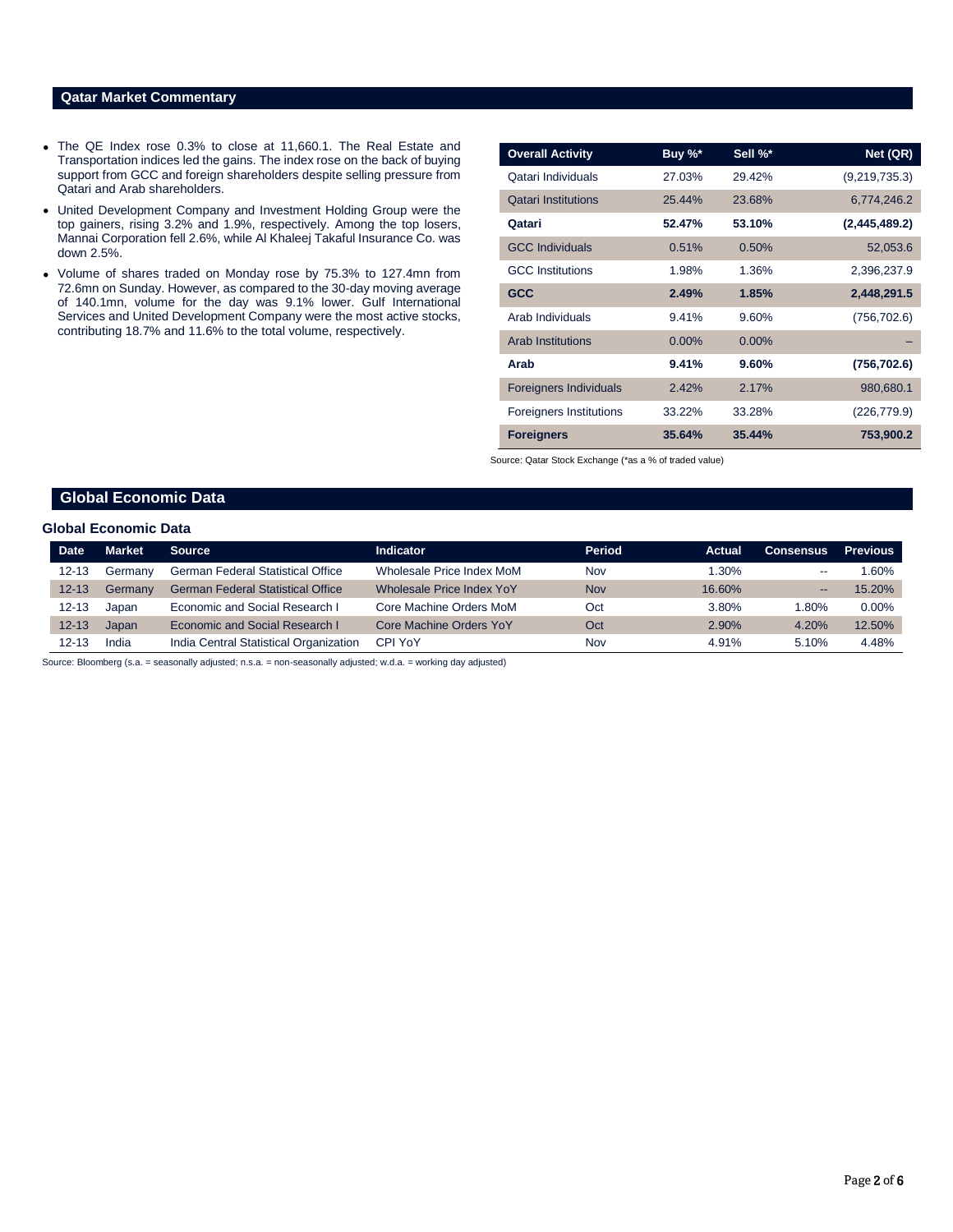# **Qatar**

- **QatarEnergy in pact with Shell for stake in Egypt energy blocks –** QatarEnergy signs agreements with Shell to acquire working interests in two offshore exploration blocks in the Egyptian side of the Red Sea, according to a statement. QatarEnergy will hold a 17% working interest in Red Sea Blocks 3 and 4, pending approval from Egypt government. Block 3 and 4 were awarded to Shell in late 2019. Upon closing of the agreement, working interests would be: Block 3: Shell (operator: 43%), BHP (30%), Tharwa Petroleum (10%) and QatarEnergy (17%). Block 4: Shell (operator: 21%), Mubadala (27%), BHP (25%), Tharwa Petroleum (10%) and QatarEnergy (17%). (Bloomberg)
- **UK opens Export Finance office in Doha, with multi-billion pound appetite for Qatar projects –** The UK Government has set up a dedicated UK Export Finance office in Doha, with a multibillion pound appetite to help finance major projects in the country. The office is based in the British Embassy in Doha, and is led by experienced diplomat and trade and investment specialist Daniel Rathwell. The British Ambassador to Qatar, HE Jon Wilks, said: "Qatar and the UK enjoy a strong and close bilateral relationship, strengthened by the announcement of a new strategic dialogue between our two countries. "Establishing a dedicated UK Export Finance presence here will help us transform our trade and investment ties, based on mutual economic and social development, energy transition and sustainable growth." (Qatar Tribune)
- **Qatar Holding restructures the board of directors of the Qatar Stock Exchange –** Qatar Holding issued decision No. 1 of 2021 re-forming the Board of Directors of Qatar Stock Exchange. The Board is now chaired by H E Sheik Mohammed Bin Hamad Bi Qassim Al-Thani, and the structure of the new Board is as follows: (1) H E Sheikh Mohammed Bin Hamad Bin Qassim Al-Abdullah Al-Thani as Chairman (2) Mansoor Ibrahim Al Mahmoud as Vice Chairman (3) Hamad Khalaf Al Maadadi as Board Member (4) Andre Went as Board Member (5) Sheikh Salman bin Hasan Al Thani as Board Member (6) Tamim Hamad Al-Kuwari as Board Member (7) Waleed Jassim Al Musallam as Board Member (8) Yousuf Mohammed Al Jaida as Board Member (9) Rashid Ali Al Mansoori as Board Member (QSE)
- **QIBK introduces Dhareeba payment service for retail, corporate clients –** Qatar Islamic Bank (QIBK) has announced the launch of Dhareeba payment service, a new feature enabling its retail and corporate customers to settle their companies' tax invoices on the QIBK mobile app and the Corporate Internet banking. As part of Qatar's continuous efforts to accelerate digital government initiatives, and QIBK's efforts in providing the latest digital solutions to its retail and corporate customers, the Dhareeba payment service was introduced to the Corporate Internet banking and QIBK mobile app to create a simplified banking experience. The Dhareeba feature adopts an easy-tofollow step-by-step approach allowing customers to settle their tax invoices within minutes. It automatically calculates and processes the various types of tax to assist taxpayers in managing their tax transactions in accordance with the Qatari tax laws. The service is available 24/7 and taxpayers get immediate feedback which helps to eliminate any errors. (Gulf-Times.com)
- **BRF signs amendment with QIA on JV for TBQ Foods –** BRF's subsidiaries signed an amendment to the shareholders' agreement and joint venture with a unit of QIA, according to a filing. Amendment provides for new terms and conditions for the partnership between BRF and QIA at TBQ Foods, says company.

Amendment agrees to terminate the put option available to QIA under original shareholders' agreement. QIA will have further alternatives to liquidate its investment in Banvit from 2023. BRF's financial liability toward QIA has been terminated. (Bloomberg, Reuters)

- **Qatar offers concrete investment opportunities –** Germany based Berlin Partner for Business and Technology will host an event in February next year that will give entrepreneurs from Qatar and Germany a chance to explore business opportunities and find potential partners. Qatar has concrete investment opportunities and there is a massive ecosystem where startups and businesses can use Doha as a hub to expand in the region, said an official during a digital event for Berlin startups.Christian Treichel, Senior Area Manager Gulf Region - Turkey, Berlin Partner for Business and Technology said, "We are preparing a trip to Doha and Dubai in February. We will use this event to lift synergies which will make it easy for companies to get in touch with potential partners. Our partners from Qatar include Ministry for Communications and Information Technology (MCIT) which is running a big project called Tasmu Digital Valley and Invest Qatar." (Peninsula Qatar)
- **Qatar's real estate trading crosses QR2bn in November –** The volume of real estate trading in sales contracts registered with the Real Estate Registration Department at the Ministry of Justice during the month of November reached QR2.103bn.Data from the Ministry of Justice showed the registration of 440 real estate deals during the month. This represented an increase of 3% on a monthly basis, while the total area traded rose 37%. The value of real estate trans-actions grew by 28%. The municipalities of Doha, Al Rayyan and Al Wakra topped the most active trades in terms of financial value during the month of November, according to the real estate market index, followed by the municipalities of Al Dhayen, Umm Salal, Al Khor, Al Thakhira, Al Shamal and Al Sheehaniya in trans-action volumes. The real estate market index for November showed that the total value of transactions in the Doha municipality amounted to almost QR2bn. In Al Rayyan municipality, more than QR545m of real estate exchanged hands. (Peninsula Qatar)
- **Qatar, Azerbaijan to boost economic ties –** HE Sultan bin Rashid Al Khater, Undersecretary of the Ministry of Commerce and Industry, met with Orkhan Mammadov, Chairman of the Board of Small and Medium Business Development Agency of Azerbaijan (KOBIA), currently visiting Doha, on Monday. During the meeting, the officials touched on the bilateral relations between the two countries in the commercial, industrial, and investment fields, as well as ways to enhance and develop them. The officials moreover discussed aspects of joint cooperation between the two sides. Khater highlighted the economic policies Qatar had put in place to support the private sector, and pointed out the incentives, legislation, and promising opportunities in Qatar. (Qatar Tribune)
- **GCC and Qatar cooking oil market to grow 6.6% and 7.4% respectively –** The GCC and Qatar cooking oil market is recognized as a compact matrix of consolidated key companies. Organizations such as United Food Company, Savola Group, and Emirate Refining Company are some of the key players of the matrix of GCC and Qatar cooking oil market. Altogether, these organizations acquire at least 75% of the market share by the end of 2015. In a market where the competition is extremely intense, many other companies are aggressively conducting research and development so as to introduce new product lines of nutritious cooking oils. In order to sustain the tough competition organizations are investing heavily in promotional activities so as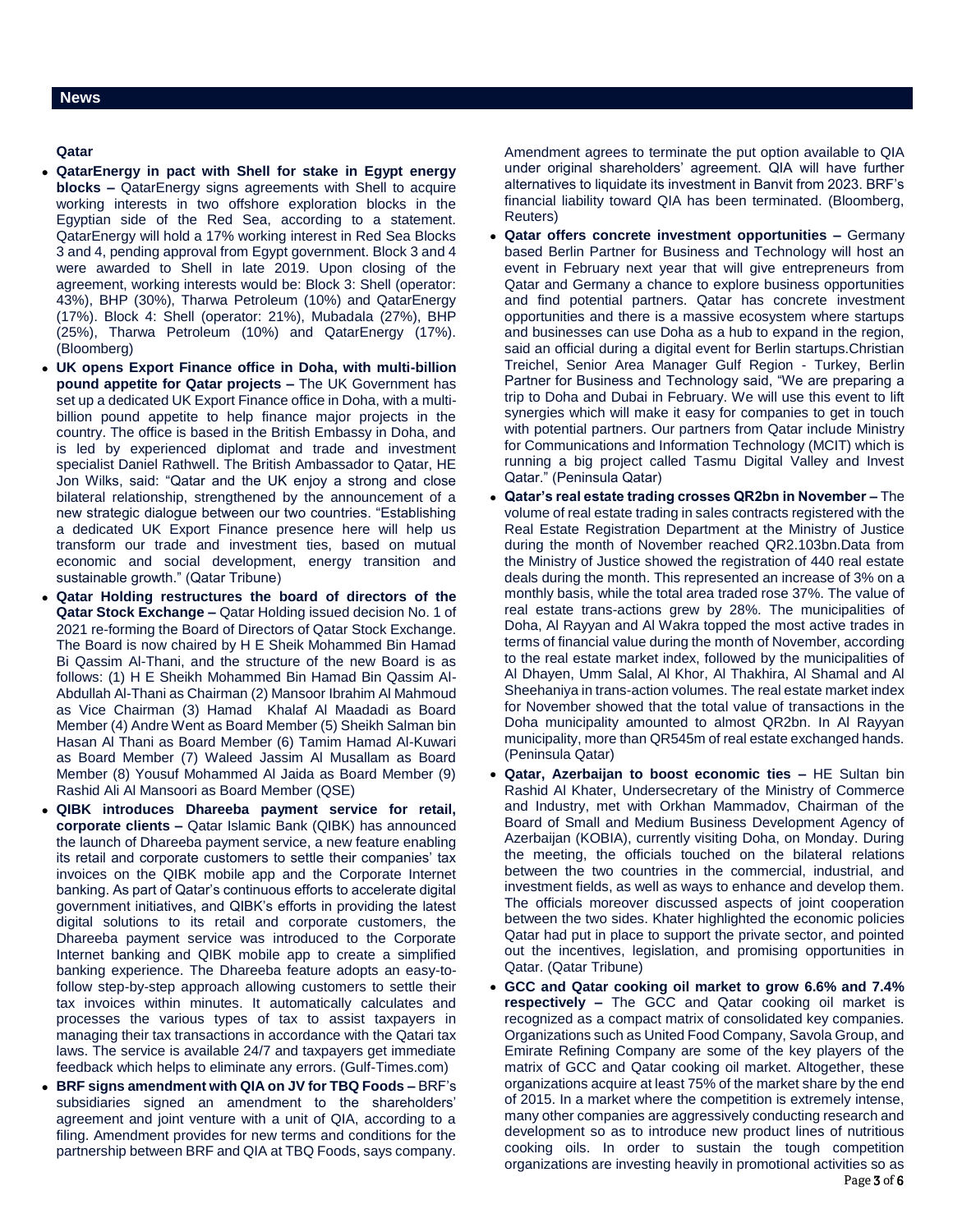to extend their knowledge about their new products and launch them with lavishly. As per the market study conducted by Transparency Market Research (TMR), the GCC and Qatar cooking oil market is projected to grow at a staggering CAGR rate of 6.6% and 7.4% respectively from 2017 to 2024. At this rate, the GCC cooking oil market is to jump to \$1,736.1mn from \$1,103mn in the forecast tenure. On the other hand, Qatar cooking oil market is projected to translate the CAGR growth into \$122.2mn in the projected forecast period. (Zawya)

- **BD: Qatar Airways decides against Southern African passengers –** Qatar Airways reversed a previous decision and will now not accept passengers flying in from six southern African cities, including Cape Town and Johannesburg, Business Day reports, citing information on the airline's website. The countries affected are South Africa, Mozambique, Zambia, Angola and Zimbabwe, according to the Johannesburg based newspaper Flights have been suspended until December 31, Business Day says. (Bloomberg)
- **Qatar Aircraft Catering Company reaches 16mn meals milestone in 2021 –** Qatar Aircraft Catering Company (QACC), the aircraft catering subsidiary of Qatar Airways Group, has reached a new milestone in its road to recovery from the challenges of Covid-19 after preparing more than 16 million meals for passengers travelling on-board Qatar Airways, Qatar Executive and other airlines departing from the award-winning Hamad International Airport (HIA) in 2021. Located at HIA, QACC operates an ultramodern 69,000 square meters state-of-the-art facility, with the capacity to supply 175,000 meals per day. As of today, QACC is now serves more than 100,000 meals per day, highlighting Qatar Airways' remarkable growth and recovery over the course of the last 20 months. (Gulf-Times.com)

### **International**

- **US consumers expect short-term inflation to rise at twice pace of wage gains –** US consumers' short-term inflation expectations pushed higher in November and expectations for future earnings growth dropped, suggesting they anticipate price increases will outpace wage gains at an even faster rate in the near term, according to a survey released on Monday by the New York Federal Reserve. Prices for food and other goods are rising at the fastest pace since 1982, according to data released by the Labor Department last week, posing political challenges for President Joe Biden's administration and cementing expectations the Fed will raise interest rates next year. Higher inflation, caused in part by pandemic-related supply chain disruptions and demand shifts, is also eroding wage gains, and some consumers expect that situation to worsen in the near term, according to the New York Fed survey. While near-term inflation expectations rose, year-ahead earnings expectations declined in November. Consumers said they expect inflation to reach a median of 6.0% in one year, up from an expectation of 5.7% in October. Expectations for year-ahead earnings growth dropped to 2.8% in November from 3.0% in the previous month. That would leave inflation growing 3.2 percentage points faster than earnings in one year, the widest gap since the survey launched in 2013. Median expectations for what inflation could be in three years, however, dropped to 4.0% from 4.2%, the first decline since June and only the second drop since October 2020. And uncertainty over what future inflation could look like also rose to new highs for the New York Fed survey. (Reuters)
- **US consumers expect short-term inflation to rise at twice pace of wage gains –** US consumers' short-term inflation expectations pushed higher in November and expectations for future earnings growth dropped, suggesting they anticipate price increases will outpace wage gains at an even faster rate in the near term, according to a survey released on Monday by the New York Federal Reserve. Prices for food and other goods are rising

at the fastest pace since 1982, according to data released by the Labor Department last week, posing political challenges for President Joe Biden's administration and cementing expectations the Fed will raise interest rates next year. Higher inflation, caused in part by pandemic-related supply chain disruptions and demand shifts, is also eroding wage gains, and some consumers expect that situation to worsen in the near term, according to the New York Fed survey. While near-term inflation expectations rose, year-ahead earnings expectations declined in November. Consumers said they expect inflation to reach a median of 6.0% in one year, up from an expectation of 5.7% in October. Expectations for year-ahead earnings growth dropped to 2.8% in November from 3.0% in the previous month. That would leave inflation growing 3.2 percentage points faster than earnings in one year, the widest gap since the survey launched in 2013. (Reuters)

 **UK shopper numbers fall ahead of new COVID restrictions –** Shopper numbers across Britain fell 1.1% in the week to December 11 versus the previous week, driven by a 2.7% drop in activity on high streets as new COVID-19 restrictions spooked shoppers, researcher Springboard said on Monday. It said that whilst the government's COVID-19 "Plan B" restrictions for England did not come into full force until Monday, they appeared to have had an impact last week. Springboard's Central London "Back to the Office" benchmark, which covers areas in close proximity to offices, declined 5.3% versus a 3.0% decline in shopper numbers for Central London as a whole. Footfall fell 1.6% in other regional cities, but was up 1.5% in market towns which have smaller, more local high streets, Springboard said. Britain first expressed concern about the new Omicron coronavirus variant on Nov. 25. On December 9, Prime Minister Boris Johnson imposed tougher COVID-19 restrictions in England, ordering people to work from home, wear masks in public places and use vaccine passes to slow the spread. Springboard said the gap in overall footfall from the 2019 level was 17.7% last week, but footfall was 18.1% above 2020. (Reuters)

**Regional**

- **OPEC upbeat on 2022 oil demand, says Omicron impact to be mild –** OPEC on Monday raised its world oil demand forecast for the first quarter of 2022 and stuck to its timeline for a return to pre-pandemic levels of oil use, saying the Omicron coronavirus variant would have a mild and brief impact. The upbeat view from the OPEC comes as oil prices have recovered some of the slide seen when the variant emerged last month. Still, the World Health Organization says Omicron poses a "very high" global risk. In a monthly report, OPEC said it expects world oil demand to average 99.13mn bpd in the first quarter of 2022, up 1.11mn bpd from its forecast last month. (Reuters)
- **Saudi economy to grow by 7.4% in 2022 to near \$1tn, finance minister says –** Saudi economy will grow next year by a staggering 7.4% on the back of improved oil prices the minister of finance told reporters in Riyadh. The Kingdom might see its GDP reaching SR3.62tn riyals, which is almost \$1tn, up from SR3.2tn it is expected to record this year, Mohammed Al-Jadaan said. Saudi economy will continue its reforms focusing on diversifying its income away from oil, while empowering private sector and continue making structural changes through various Vision 2030 programs, he added. (Zawya)
- **Saudi Arabia expects 2022 budget surplus after years of deficit –** Saudi Arabia said on Sunday it expected to post its first budget surplus in nearly a decade next year, as it plans to restrict public spending despite a surge in oil prices that helped to refill state coffers hammered by the pandemic. After an expected fiscal deficit of 2.7% of gross domestic product this year, Riyadh estimates it will achieve a surplus of SR90bn, or 2.5% of GDP,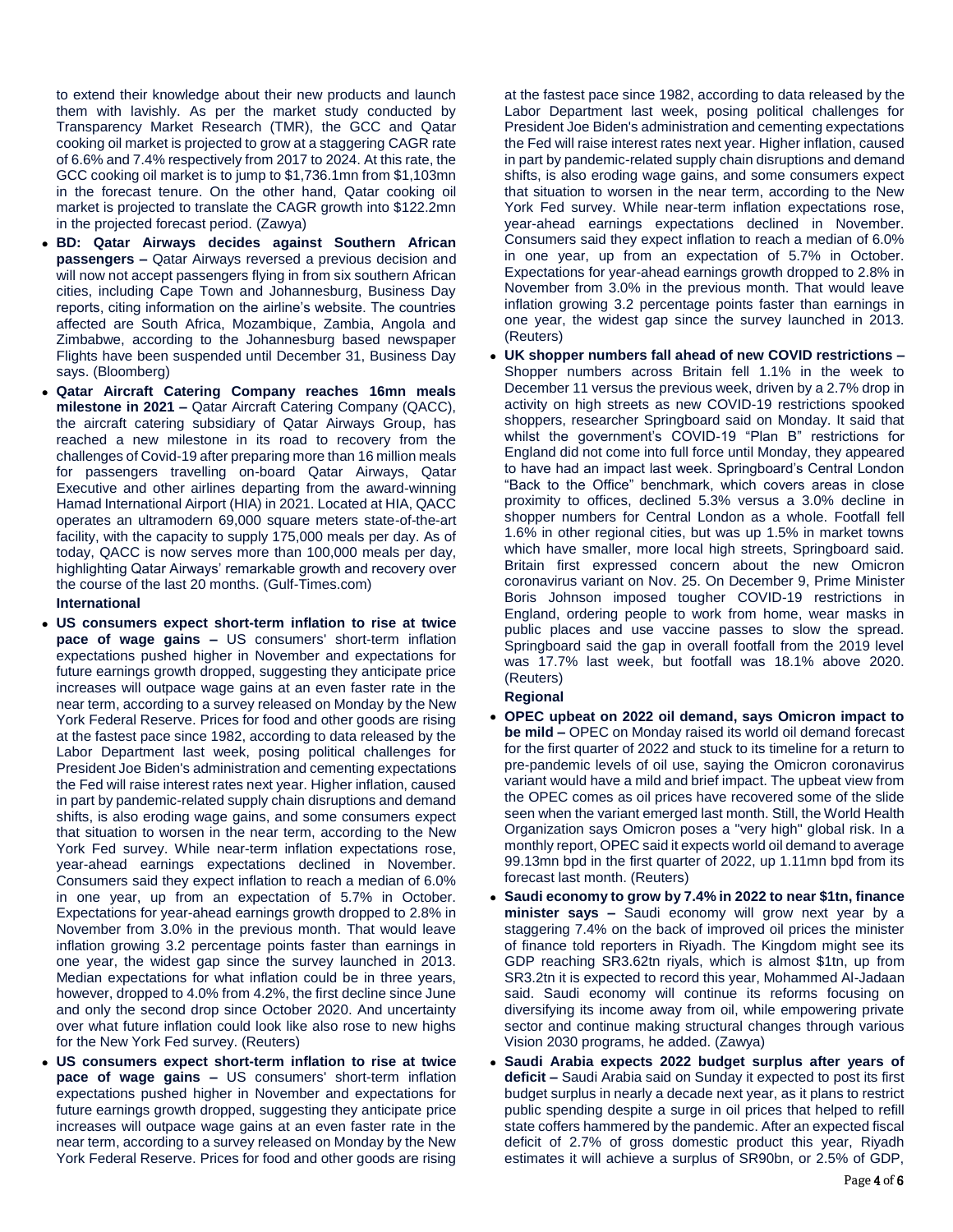next year - its first surplus since it went into a deficit after oil prices crashed in 2014. (Reuters)

- **Giant Saudi wealth fund misses domestic spending target –** Saudi Arabia's wealth fund invested only half of the \$40bn it planned to plow into the domestic economy this year to help drive diversification. The Public Investment Fund has invested SR84bn during the current year, Crown Prince Mohammed Bin Salman said in a statement after the government issued its budget for next year. The fund would invest more than SR150bn in 2022, he said. (Bloomberg)
- **Saudi Oil minister says global output may plunge this decade –** Saudi Arabia said global oil production could drop 30% by the end of the decade due to falling investment in fossil fuels. "We're heading toward a phase that could be dangerous if there's not enough spending on energy," Oil Minister Abdulaziz bin Salman said in Riyadh. The result could be an "energy crisis," he said. The minister said daily oil output may fall by 30mn barrels by 2030. He urged energy companies and investors to ignore "scary messages" about oil and gas. (Bloomberg)
- **Saudi PIF-owned SRC issues \$533mn sukuk to support mortgage market –** Mortgage refinance company, Saudi Real Estate Refinance Co. (SRC), has completed issuing a SR2bn, sukuk or Islamic bond, to support lenders in the housing market. The 10-year sukuk, which is sovereign guaranteed, was issued at a fixed profit rate of 3.04% and marketed to Saudi institutional investors. It was oversubscribed 2.5 times, the mortgage company, which is wholly owned by Saudi Arabia's sovereign wealth fund, Public Investment Fund, said in a statement on Sunday. (Zawya)
- **Saudi Arabia plans \$100bn renewables investment, says minister –** Saudi Arabia's energy minister on Monday said that the kingdom plans to invest SR380bn in renewable energy projects and a further SR142bn in energy distribution through 2030. Prince Abdulaziz bin Salman al-Saud was speaking at a budget conference in Riyadh. (Reuters)
- **Al Arabiya: Saudi budget expects no dividends from sovereign fund in coming years –** Saudi Arabia's finance minister said on Monday the state budget does not expect to get dividends in the coming years from the kingdom's sovereign fund, which will not be receiving additional fund transfers from the central bank. Any budget surplus in 2022 will be used to fill the reserves, after withdrawing around SR1tn from them in the previous years of deficit, the minister, Mohammed al-Jadaan, told Al Arabiya TV. (Reuters)
- **Saudi Arabia won't go on spending spree if oil income rises –** Saudi Arabia wants to send investors one message from its budget this year - regardless of the oil price spending won't change. The budget sets out multiple scenarios for how the pandemic could hit its revenue forecasts, but says spending is fixed regardless. That's a marked contrast from previous years when oil booms led to wave of spending on new projects and expensive handouts to Saudi citizens. (Bloomberg)
- **Saudi Arabia says OPEC+ will deal with oil 'speculators' –** Saudi Arabia's energy minister warned traders against shorting oil prices, saying OPEC+ could react quickly to any fall in prices. OPEC+, a 23-nation group led by Saudi Arabia and Russia, decided on December 2 to raise daily oil output by 400,000 barrels in January. But it kept the meeting open and said it would be able to reconvene at short notice to change course. "I call my friends every day, we chat and share notes," Prince Abdulaziz bin Salman said in Riyadh, referring to fellow OPEC+ ministers. "So the meeting is truly not suspended. It continues to be in session." (Bloomberg)
- **PIF to invest up to SR1tn in Saudi by 2025, chief said –** Saudi Arabia's Public Investment Fund plans to invest up to SR1tn in

the domestic economy by 2025, Yasir al-Rumayyan, the sovereign wealth fund's governor said on Monday. He was speaking at a forum in Riyadh following Saudi Arabia's announcement of its 2022 budget. (Reuters)

- **Ajlan & Bros acquires SR800mn Riyadh real estate scheme for 4000 homes –** Some 4,000 new homes are set to be built in eastern Riyadh after Saudi-based clothing manufacturer Ajlan & Bros acquired a SR800mn real estate scheme. The site, which sits on an area of 2mn square meters and is located on the Riyadh-Dammam road, Argaam reported citing the company's statement. (Zawya)
- **FAB to complete acquisition of Bank Audi –** Egypt (FAB), in collaboration with the Central Bank of Egypt (CBE), will complete the acquisition of Bank Audi – Egypt, Mohamed Fayed, CEO of FAB, said. Fayed added that the deal will contribute to strengthening the Egyptian investment opportunities, especially the ability of the Egyptian banks to attract investments, support the quality of banking services and products provided to banking customers in general, in addition to paying attention to the human element and the bank's employees through ambitious training and development plans. (Zawya)
- **Abu Dhabi's Agthia completes acquisition of healthy snacks company BMB –** Abu Dhabi-listed Agthia Group has completed its acquisition of BMB Group, a Dubai-based healthy snacks company, which manufactures brands including Asateer, Al Qamar, Freakin' Healthy and Benoit. BMB Group co-founders and CEOs Bilal Ballout and Mohamad Khachab said the business, which operates in 23 countries and supplying to retail giants including Walmart and Costco, is in the process of scaling up to become a global foods conglomerate. (Zawya)
- **Oman sells OMR47mn 91-day bills; bid-cover 1.45 –** Oman sold OMR47mn of bills due March 16, 2022 on December 13. Investors offered to buy 1.45 times the amount of securities sold. The bills were sold at a price of 99.82, have a yield of 0.722% and will settle on December 15. (Bloomberg)
- **World Bank: Kuwait has made the least progress among Gulf states to address government wage bill –** Kuwait has made the least progress among countries of the GCC to reform its wage bill, the World Bank's lead economist for the Gulf said on Monday. "In Kuwait, they have actually increased hiring in recent years, and after the oil price drop [of 2014], they actually increased hiring from 15,000 a year to 25,000 a year which is almost a whole cohort," said the World Bank's Ismail Radwan at a news conference in Dubai. "So we have a situation now where one-third of the Kuwaiti civil service has been recruited in the past five years, so that's why we say it's unsustainable," Radwan said. (Reuters)
- **Bahrain's Shura clears VAT rate doubling to 10% effective January 2022 –** A move to double Value Added Tax (VAT) from 5% to 10% has passed its final legislative hurdle. The Shura Council approved amendments to the 2018 VAT Law following a debate on the issue behind closed doors, during its weekly session at the National Assembly complex in Gudaibiya yesterday. Fifteen of the 39 members present in the upper chamber had requested the secret debate. Last Tuesday, the MPs had approved amendments to the law, also following a debate behind closed doors. (Zawya)
- **Bahrain sells BHD43m 91-day islamic sukuk; bid-cover 2.61 –** Bahrain sold BHD43mn of Islamic Sukuk due March 16, 2022 on December 13. Investors offered to buy 2.61 times the amount of securities sold. The Sukuk will settle on December 15. (Bloomberg)